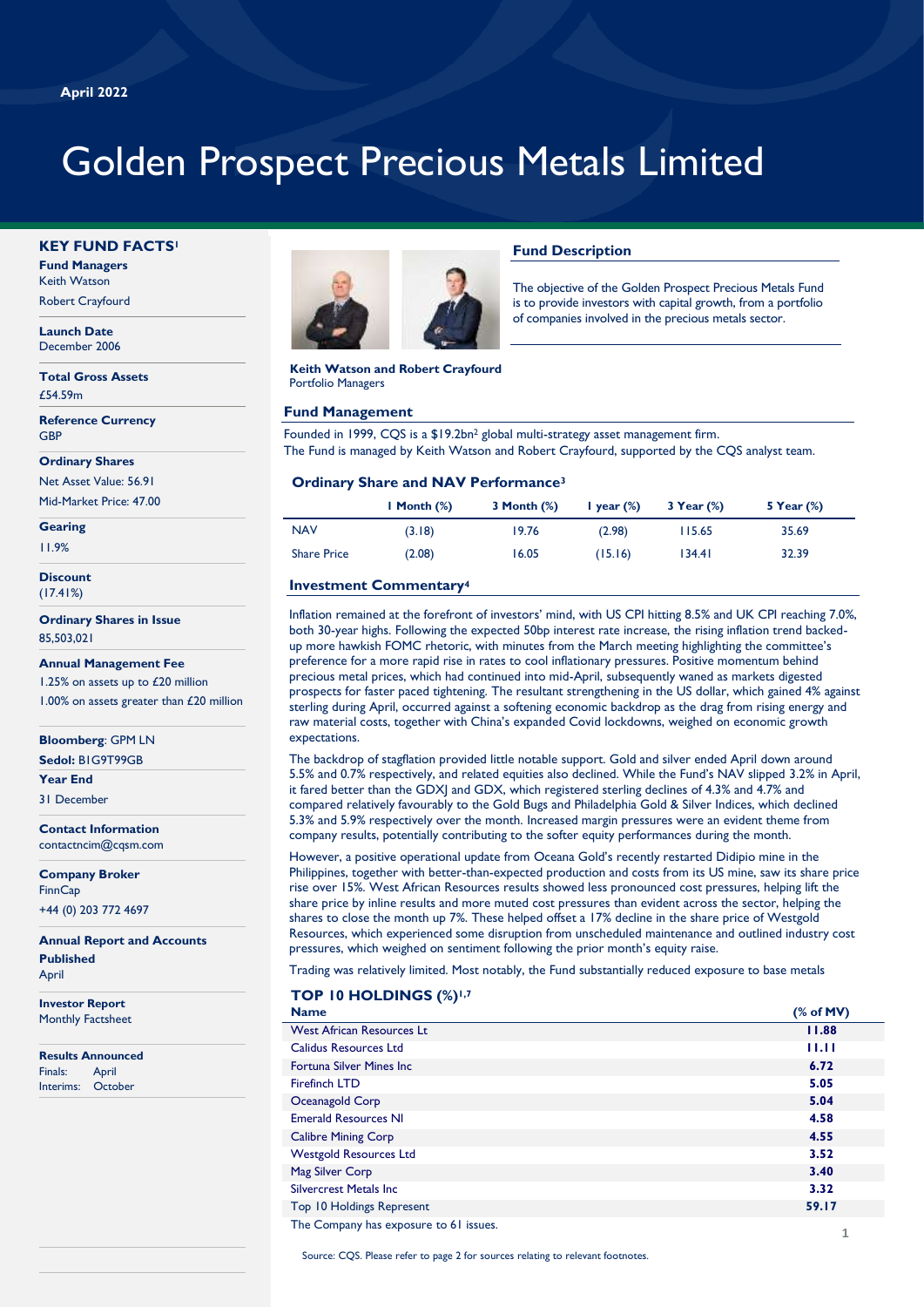#### **AIFMD Leverage Limit Report (% NAV)**

|                                                   | <b>Gross Leverage (%)<sup>5</sup></b> | <b>Commitment Leverage(%)</b> 6 |
|---------------------------------------------------|---------------------------------------|---------------------------------|
| <b>Golden Prospect Precious Metals</b><br>Limited |                                       |                                 |

<sup>5</sup>Source: CQS, as at 29 April 2022. For methodology details see Article 4(3) of Directive 2011/61/EU (AIFMD) and Articles 6, 7, 9 and 10 of Delegated Regulation 231/2013

<sup>6</sup>Source: CQS, as at 29 April 2022. For methodology details see Article 4(3) of Directive 2011/61/EU (AIFMD) and Articles 6, 8, 9, 10 and 11 of Delegated Regulation 231/2013.

# **IMProducers 76.7%** Developers 11.0% Explorers 12.3% Gold 70.2% Silver 19.6% PGM 6.8% Base Metals 3.3%

Source: 1,2,3CQS as at 29 April 2022. New City Investment Managers took over the investment management function on 15 September 2008. These include historic returns and past performance is not a reliable indicator of future results. The value of investments can go down as well as up. Please read the important legal notice at the end of this document. 4All market data sourced from Bloomberg unless otherwise stated. The Fund may have since exited some / all of the positions detailed in this

commentary. 7All holdings data are rounded to two decimal places. Total may differ to sum of constituents due to rounding.

#### **Important Information**

This document has been issued by CQS (UK) LLP which is authorised and regulated by the UK Financial Conduct Authority, CQS (US), LLC which is a registered investment adviser with the US Securities and Exchange Commission, and/or CQS (Hong Kong)<br>Limited, which is authorised and regulated by the Hong Kong Securities and Futures Commission. The t The information is intended solely for sophisticated investors who are (a) professional investors as defined in Article 4 of the<br>European Directive 2011/61/EU or (b) accredited investors (within the meaning given to such t Securities Act of 1933, as amended) and qualified purchasers (within the meaning given to such term in Section 2(a)(51) of the<br>U.S Investment Company Act 1940, as amended). This document is not intended for distribution to person or entity in any jurisdiction where such use is prohibited by law or regulation.

This document is a marketing communication prepared for general information purposes only and has not been delivered for registration in any jurisdiction nor has its content been reviewed by any regulatory authority in any jurisdiction. The information contained herein does not constitute: (i) a binding legal agreement; (ii) legal, regulatory, tax, accounting or other advice; (iii) an offer, recommendation or solicitation to buy or sell shares or interests in any fund or investment vehicle managed or advised by<br>CQS (a "CQS Fund") or any other security, commodity, financial instrument, or derivative; or transaction whatsoever (each a "Transaction"). Any decision to enter into a Transaction should be based on your own independent investigation of the Transaction and appraisal of the risks, benefits and appropriateness of such Transaction in light<br>of your circumstances. Any decision to enter into any Transaction should be based on the te memorandum, prospectus or similar offering document, subscription document, key investor information document (where applicable), and constitutional documents and/or any other relevant document as appropriate (together, the "Offering<br>Documents"). Any Transaction will be subject to the terms set out in the Offering Documents and all appli regulations. The Offering Documents supersede this document and any information contained herein. The Offering Documents for CQS UCITS range of funds is available <u>here</u> (www.cqs.com/what-we-do/ucits#global-convertibles) in English (US persons will not<br>be eligible to invest in CQS managed UCITS funds save to the extent set out in the relevant Of Complaints Policy, which sets out a summary of investors' rights, is availabl[e here](https://www.cqs.com/site-services/regulatory-disclosures) (www.cqs.com/site-services/regulatorydisclosures) in English. CQS may terminate the arrangements for marketing or distribution of any CQS Fund at any time.

### **Portfolio Analysis<sup>1</sup>**